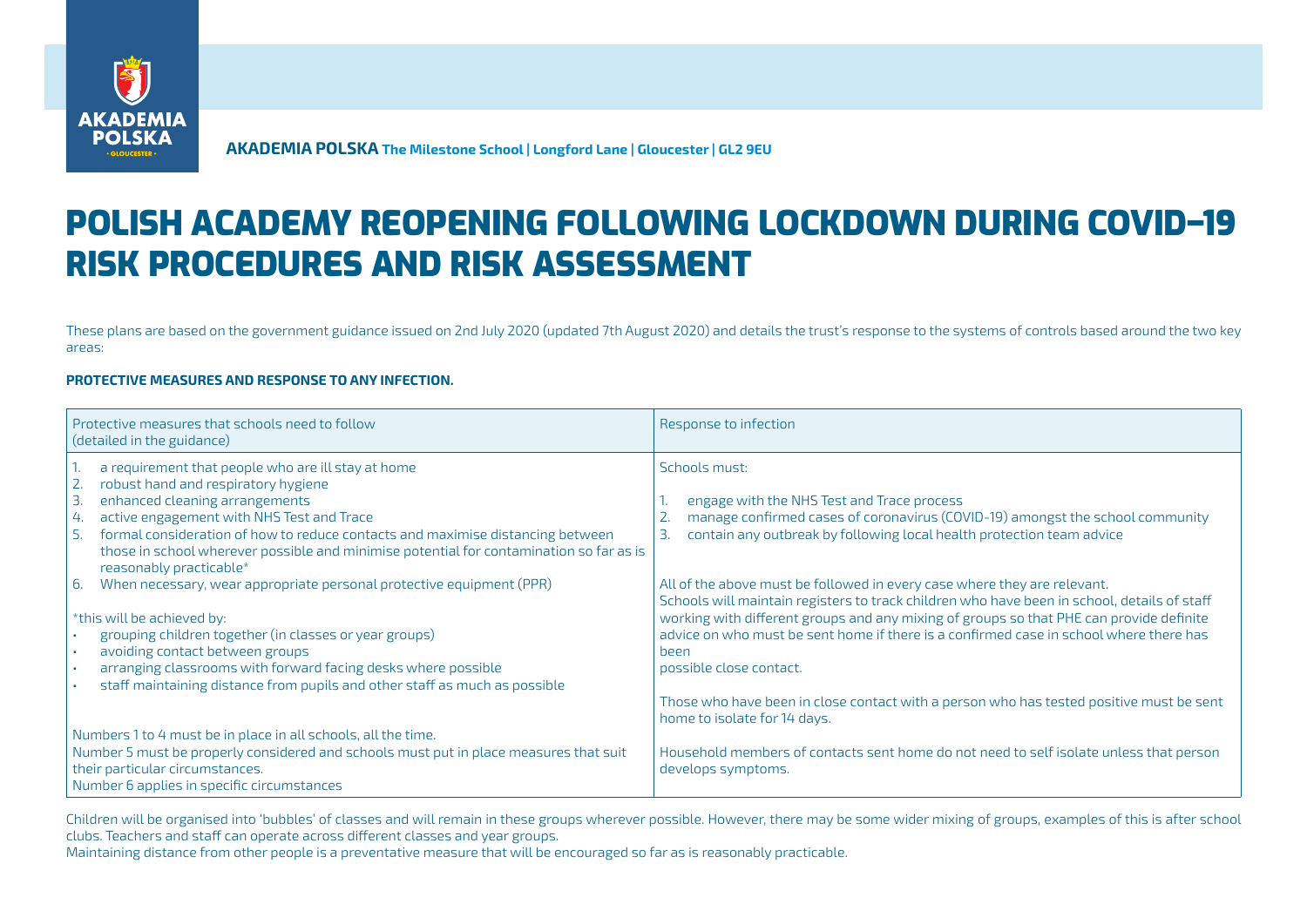Children will be organised into 'bubbles' of classes and will remain in these groups wherever possible. However, there may be some wider mixing of groups, examples of this is after school clubs. Teachers and staff can operate across different classes and year groups.

Maintaining distance from other people is a preventative measure that will be encouraged so far as is reasonably practicable.

## **ALL THE MEASURES IN THIS ASSESSMENT ARE AIMED AT REDUCING TRANSMISSION RISK.**

| <b>Hazard/Risk</b><br><b>Specific issue</b>                                                              | Government/Trust wide agreed control measures in line<br>with government guidance                                                                                                                                                                                                                                                                                                                                                                                                                                                                                                                                                                                                                                                                                                                                                                                                                                                                                                                                                                                                                                                                                                         | <b>Implementation at Polish Academy</b><br>- what the measures will look like | Who/ person responsible                                                                                                                                                                     | <b>Notes/Completed</b>                                                                                |
|----------------------------------------------------------------------------------------------------------|-------------------------------------------------------------------------------------------------------------------------------------------------------------------------------------------------------------------------------------------------------------------------------------------------------------------------------------------------------------------------------------------------------------------------------------------------------------------------------------------------------------------------------------------------------------------------------------------------------------------------------------------------------------------------------------------------------------------------------------------------------------------------------------------------------------------------------------------------------------------------------------------------------------------------------------------------------------------------------------------------------------------------------------------------------------------------------------------------------------------------------------------------------------------------------------------|-------------------------------------------------------------------------------|---------------------------------------------------------------------------------------------------------------------------------------------------------------------------------------------|-------------------------------------------------------------------------------------------------------|
| <b>Prevention</b><br>measure 1<br>Response<br>measures 7,8,9                                             | ADULTS AND CHILDREN DISPLAYING SYMPTOMS OF CORONAVIRUS                                                                                                                                                                                                                                                                                                                                                                                                                                                                                                                                                                                                                                                                                                                                                                                                                                                                                                                                                                                                                                                                                                                                    |                                                                               |                                                                                                                                                                                             |                                                                                                       |
| Contracting and<br>spreading of<br>infection<br>Contact with<br>persons<br>suffering from<br>coronavirus | Any children, staff or parents displaying symptoms of<br>coronavirus should not come into school and should self -<br>isolate for 7 days.<br>Members of their household should self-isolate for 14 days<br>from when the symptomatic person first had symptoms<br>All staff and students who are attending an education or<br>childcare setting will have access to a test if they display<br>symptoms of coronavirus, and will be expected to get tested if<br>they are displaying symptoms.<br>Where the child, young person or staff member tests negative,<br>they can return to school and the other household members<br>can end their self-isolation.<br>Where the child, young person or staff member tests positive,<br>the rest of their class bubble (and staff) should be sent home<br>to self-isolate for 14 days.<br>If the test is positive, the other household members of that<br>wider class or group need not self-isolate unless the child,<br>young person or staff member they live with in that group<br>subsequently develops symptoms.<br>School must engage with NHS test and track process and<br>make contact with Public Health England for advice regarding | In line with government agreed control<br>measures                            | All school community to adhere to<br>this.<br>Parents to notify school if their<br>child develops symptoms and<br>details of anyone they have been in<br>touch with who has tested positive | Parents to be<br>encouraged to<br>communicate in<br>a timely manner.<br>Attendance first day<br>call. |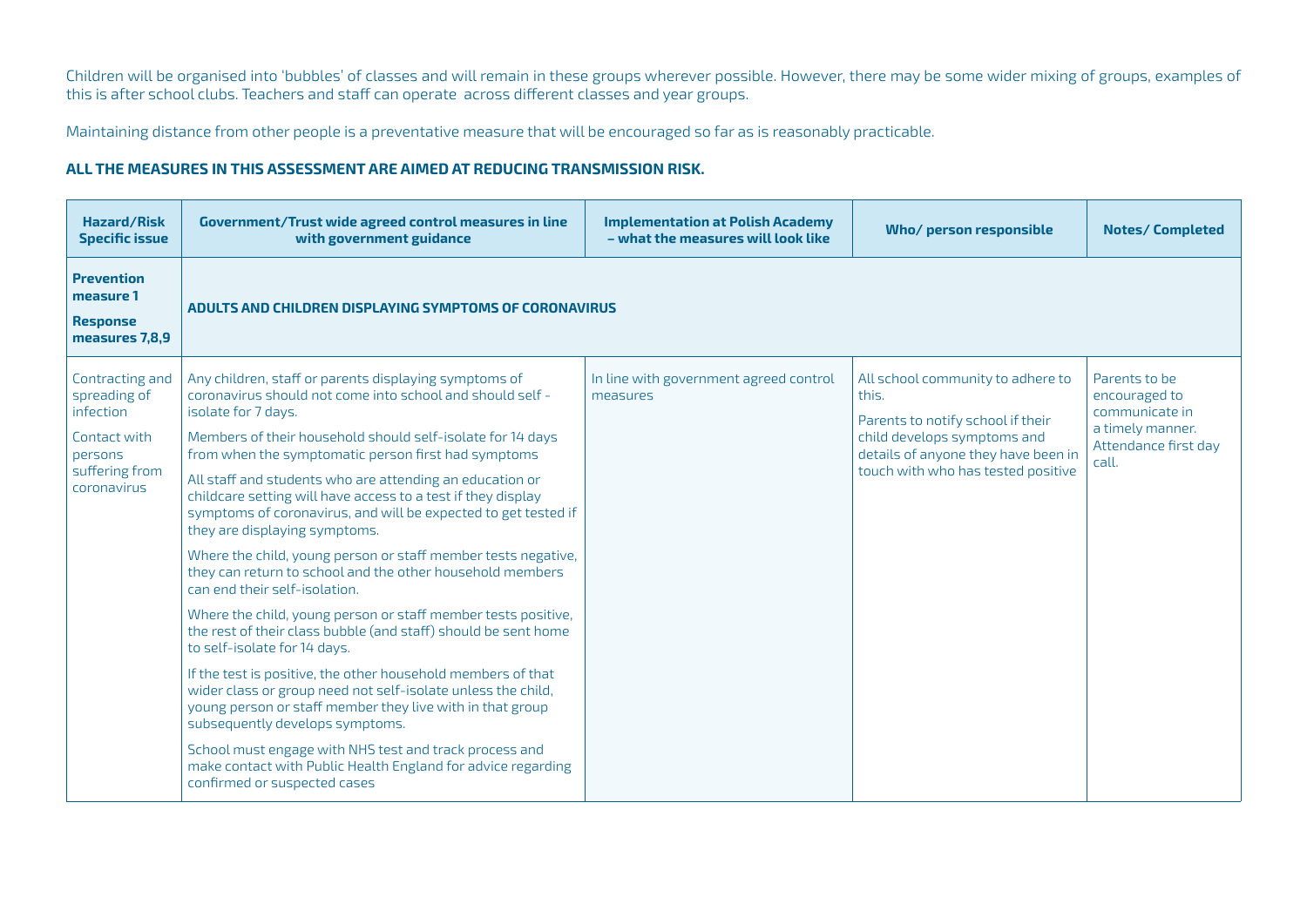| <b>Prevention</b><br>measure 1                                                                                                                                                                  | PROCEDURES IF A CHILD OR ADULT DISPLAYS SYMPTOMS OF CORONAVIRUS IN SCHOOL                                                                                                                                                                                                                                                                                                                                                                                                                                                                                                                                                                                                                                                                                                                                                                                                                                                                                                                                                                                                                                                                                                                                             |                                                                                                                                                                                                                                                                                                                                                                                        |                                                                                                                                                                                                                                                                        |                                                                                                                                  |
|-------------------------------------------------------------------------------------------------------------------------------------------------------------------------------------------------|-----------------------------------------------------------------------------------------------------------------------------------------------------------------------------------------------------------------------------------------------------------------------------------------------------------------------------------------------------------------------------------------------------------------------------------------------------------------------------------------------------------------------------------------------------------------------------------------------------------------------------------------------------------------------------------------------------------------------------------------------------------------------------------------------------------------------------------------------------------------------------------------------------------------------------------------------------------------------------------------------------------------------------------------------------------------------------------------------------------------------------------------------------------------------------------------------------------------------|----------------------------------------------------------------------------------------------------------------------------------------------------------------------------------------------------------------------------------------------------------------------------------------------------------------------------------------------------------------------------------------|------------------------------------------------------------------------------------------------------------------------------------------------------------------------------------------------------------------------------------------------------------------------|----------------------------------------------------------------------------------------------------------------------------------|
| Contracting and<br>spreading of<br>infection<br>Contact with<br>persons<br>suffering from<br>coronavirus<br>Disposal of<br>waste that may<br>be<br>contaminated<br>by a coronavirus<br>sufferer | If a child displays symptoms they will be sent home<br>immediately<br>When waiting to be collected the child should wait in a room<br>where they can be isolated behind a closed door (if possible),<br>depending on the age of the child and with appropriate adult<br>supervision if required.<br>If possible, a window should be opened for ventilation.<br>If it is not possible to isolate them, move them to an area<br>which is at least 2 metres away from other people.<br>If a person becomes ill in a shared space, the space should be<br>cleaned using disposable cloths and household detergents,<br>according to current recommended workplace legislation and<br>practice.<br>If the child needs to go to the bathroom while waiting to be<br>collected, they should use a separate bathroom if possible.<br>The bathroom should be cleaned and disinfected using<br>standard cleaning products before being used by anyone else.<br>PPE should be worn by staff caring for the child while they<br>await collection if a distance of 2 metres cannot be maintained<br>(such as for a very young child or a child with complex needs)<br>All waste that has been in contact with the relevant person, | In line with government agreed control<br>measures<br>The meeting room will be prioritised for<br>the symptomatic child.<br>Where possible, the rest of the bubble to<br>thoroughly wash hands, arms and faces<br>and then move to their outdoor space<br>for the remainder of the day with their<br>belongings.<br>Windows and doors to be left open and<br>a deep clean of the area. | Adult from 'bubble' to remain with<br>child to minimise spread to other<br>groups involving another adult<br>Headteacher to contact parent<br>Administrator to communicate the<br>families within the bubble.<br>Designated cleaner to deep clean<br>the indoor space. | <b>Head of Milestone</b><br>School MUST be<br>informed if a child<br>is sent home with<br>suspected symptoms                     |
|                                                                                                                                                                                                 | including used tissues, and masks if used, should be put<br>in a yellow hazard bag provided and properly disposed of.<br>The Headteacher of Akademia Polska will be responsible for<br>disposal of contaminated waste.                                                                                                                                                                                                                                                                                                                                                                                                                                                                                                                                                                                                                                                                                                                                                                                                                                                                                                                                                                                                |                                                                                                                                                                                                                                                                                                                                                                                        |                                                                                                                                                                                                                                                                        |                                                                                                                                  |
|                                                                                                                                                                                                 | If a member of staff displays symptoms they must go home<br>immediately                                                                                                                                                                                                                                                                                                                                                                                                                                                                                                                                                                                                                                                                                                                                                                                                                                                                                                                                                                                                                                                                                                                                               | In line with government agreed<br>control measures                                                                                                                                                                                                                                                                                                                                     | Staff member to communicate and<br>arrange test.<br>Cleaner - deep clean                                                                                                                                                                                               | Member of staff to<br>ensure Milestone<br>School is aware.<br>Results of tests to be<br>given to Milestone<br><b>School ASAP</b> |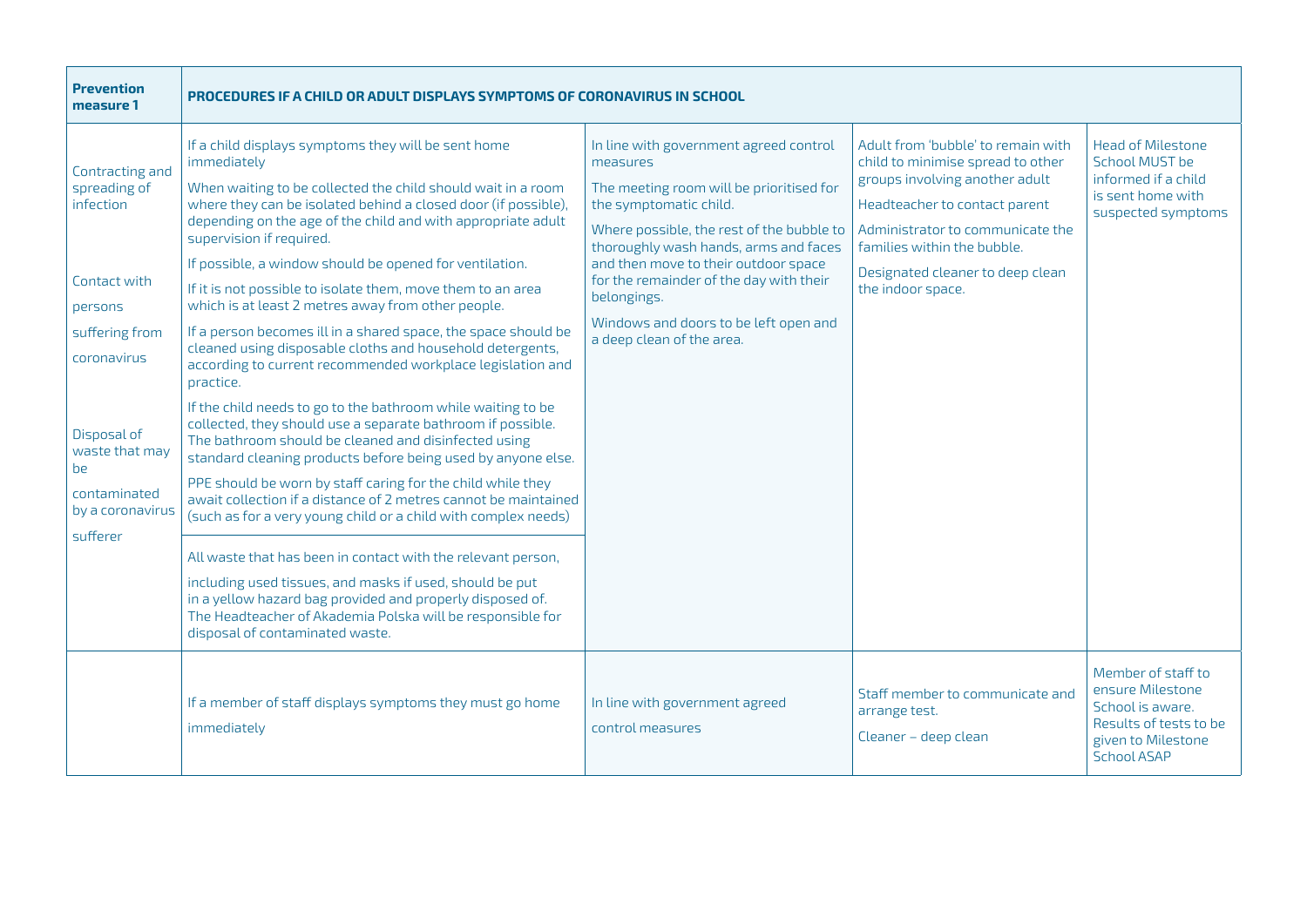| <b>Prevention</b><br>measure 2               | <b>HYGIENE/ CLEANING REGIME</b>                                                                                                                                                                                                                                                                                                                                                                                                                                                                                                                                                |                                                                                                              |                                                |                                                                 |
|----------------------------------------------|--------------------------------------------------------------------------------------------------------------------------------------------------------------------------------------------------------------------------------------------------------------------------------------------------------------------------------------------------------------------------------------------------------------------------------------------------------------------------------------------------------------------------------------------------------------------------------|--------------------------------------------------------------------------------------------------------------|------------------------------------------------|-----------------------------------------------------------------|
| Contracting and<br>spreading of<br>infection | All children and adults to wash hands thoroughly on entry into<br>school/classroom. (Handwashing guidance to be followed).<br>Regular supervised handwashing throughout the school<br>day(before and after eating, after sneezing and coughing)<br>Staff help to be available for pupils who have trouble cleaning<br>their hands independently.<br>Face coverings worn by staff or pupils to be removed on<br>arrival at school; wash hands before removal, dispose of mask<br>in a covered bin or in a plastic bag that can be taken home;<br>wash hands again after removal | In line with government agreed control<br>measures.<br>Hand sanitiser to be used whilst<br>learning outside. | All staff and pupils                           | Facilities for hand<br>washing are available<br>in all bubbles. |
|                                              | Young pupils encouraged to learn and practise good hygiene<br>habits through games, songs and repetition.                                                                                                                                                                                                                                                                                                                                                                                                                                                                      | In line with government agreed control<br>measures.                                                          | All staff and pupils                           |                                                                 |
| <b>Prevention</b><br>measure 3               | Adults and pupils encouraged not to touch their mouth, eyes<br>and nose.<br>Adults and pupils encouraged to use a tissue or elbow to<br>cough or sneeze and use bins for tissue waste ('catch it, bin it,<br>kill it')                                                                                                                                                                                                                                                                                                                                                         | In line with government wide agreed<br>control measures                                                      | All staff and pupils                           |                                                                 |
|                                              | All staff to be be vigilant to young people putting items in their<br>mouths etc. and make sure these are dealt with immediately.                                                                                                                                                                                                                                                                                                                                                                                                                                              | In line with government wide agreed<br>control measures                                                      | All staff                                      |                                                                 |
| <b>Prevention</b><br>measure 4               | More frequent cleaning of shared rooms used by different<br>groups<br>More frequent cleaning of toilets                                                                                                                                                                                                                                                                                                                                                                                                                                                                        | In line with government wide agreed<br>control measures                                                      | Headteacher to organise additional<br>cleaning |                                                                 |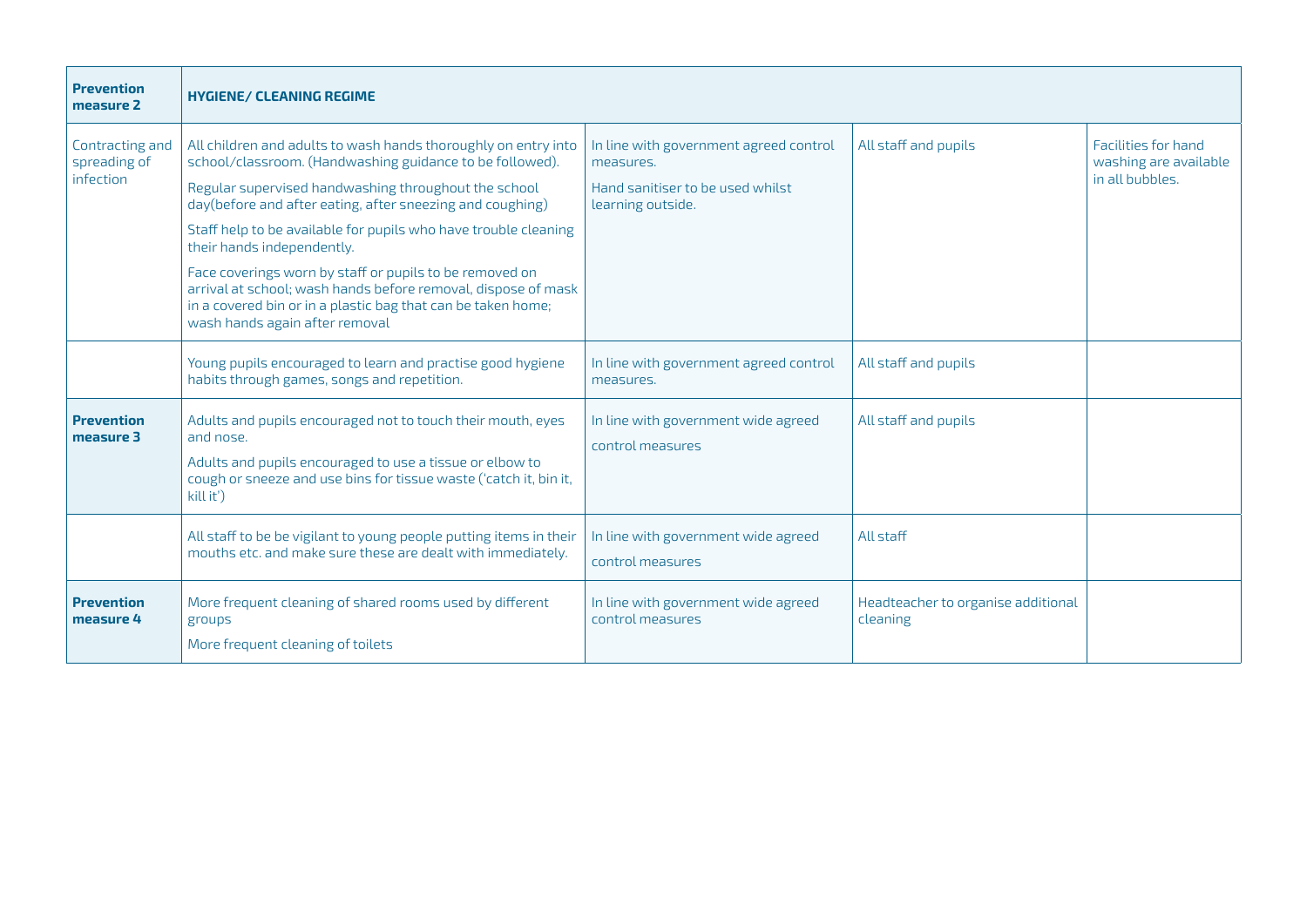| <b>Prevention</b><br>measure 5                             | <b>ENTRY/EXIT ONTO SCHOOL SITE</b>                                                                                                                                                                                                                                                        |                                                         |                         |                                                               |
|------------------------------------------------------------|-------------------------------------------------------------------------------------------------------------------------------------------------------------------------------------------------------------------------------------------------------------------------------------------|---------------------------------------------------------|-------------------------|---------------------------------------------------------------|
| <b>Effective</b><br>infection<br>protection and<br>control | Building access rules clearly communicated through signage<br>onentrances.<br>Entry points to school controlled                                                                                                                                                                           |                                                         |                         | Agreed signage to be<br>made                                  |
|                                                            | Parents' drop-off and pick-up protocols established and<br>communicated to staff, parents and pupils:<br>Clear systems in place and demarcated waiting areas for each<br>group of pupils<br>Parents to be informed of expectations around safe distancing<br>when coming onto school site |                                                         | Headteacher             | Plans to be<br>communicated<br>to parents by<br>Administrator |
|                                                            | School start times staggered. Clearly communicated to<br>parents                                                                                                                                                                                                                          |                                                         | Headteacher             |                                                               |
|                                                            | Staff on duty outside at start and end of school day to monitor<br>protection measures (safe distancing)                                                                                                                                                                                  |                                                         | Staff                   | Safe distancing to be<br>respectfully adhered<br>to           |
|                                                            | <b>ACCESS TO SCHOOL OFFICE/ RECEPTION AREA</b>                                                                                                                                                                                                                                            |                                                         |                         |                                                               |
| Effective<br>infection<br>protection and<br>control        | Parents not to come to school office unless previously<br>arranged by Headteacher or administrator; all enquiries to be<br>made by e mailor telephone<br>Hand sanitiser to be provided at the entrance                                                                                    |                                                         |                         | Letter to parents<br>detailing expectations                   |
| <b>Prevention</b><br>measure 2,3,4,5                       | <b>IN CLASSROOMS</b>                                                                                                                                                                                                                                                                      |                                                         |                         |                                                               |
| <b>Effective</b><br>infection<br>protection and<br>control | Briefing to pupils on school rules and measures with<br>reminders before leaving rooms.                                                                                                                                                                                                   | In line with government wide agreed<br>control measures | <b>Teachers and TAs</b> |                                                               |
|                                                            | All spaces to be well ventilated, open windows and doors<br>where safe to do so.                                                                                                                                                                                                          | In line with government wide agreed<br>control measures | <b>Teachers and TAs</b> |                                                               |
|                                                            | Tissues in each classroom                                                                                                                                                                                                                                                                 | In line with government wide agreed<br>control measures | Headteacher to check    |                                                               |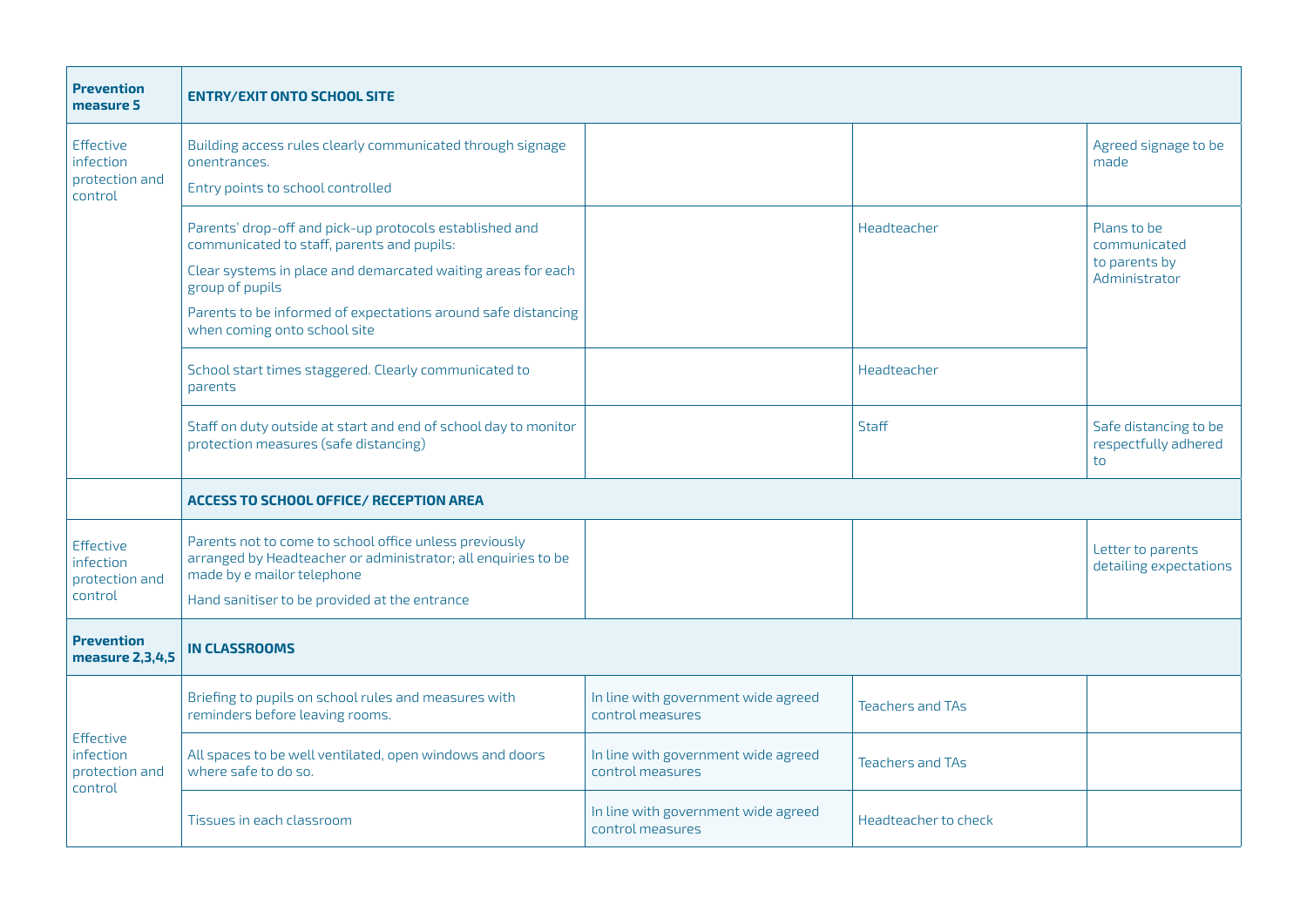| <b>Effective</b><br>infection<br>protection and<br>control | Desks should be facing forward where possible and children<br>to sit side by side                                                                                                                                                                                                                                                                                | In line with government wide agreed<br>control measures | <b>Teachers</b>                                                       |                                                                |
|------------------------------------------------------------|------------------------------------------------------------------------------------------------------------------------------------------------------------------------------------------------------------------------------------------------------------------------------------------------------------------------------------------------------------------|---------------------------------------------------------|-----------------------------------------------------------------------|----------------------------------------------------------------|
|                                                            | Seating plans to ensure pupils sit at the same desk. Pupils to<br>remain in their allocated seats, where possible.                                                                                                                                                                                                                                               | In line with government wide agreed<br>control measures | <b>Teachers</b>                                                       |                                                                |
|                                                            | Pupils to have own stationery packs/drawers of resources<br>(named) on their desks                                                                                                                                                                                                                                                                               | In line with government wide agreed<br>control measures | Teachers and TAs to organise                                          |                                                                |
|                                                            | Shared materials and surfaces should be cleaned regularly,<br>(e.g. toys, books, desks, chairs, doors, sinks, toilets, light<br>switches)<br>Staff to be vigilent of pupils putting things in their mouths<br>Sanitising spray, paper towels and gloves to be provided in<br>classrooms for use by members of staff. Sanitising wipes for<br>technology devices. | In line with government wide agreed<br>control measures | Teachers/TAs<br>Headteacher                                           |                                                                |
|                                                            | Black bags for tissues to be provided and disposed throughout<br>the day where required.                                                                                                                                                                                                                                                                         | In line with government wide agreed<br>control measures | TA's<br>Gloves to be provided.                                        | Headteacher to ensure<br>gloves available in all<br>classrooms |
|                                                            | Children to limit amount of equipment they bring into school<br>(esasentials such as coat, luchbox).                                                                                                                                                                                                                                                             |                                                         |                                                                       |                                                                |
|                                                            | <b>MOVEMENT AROUND SCHOOL</b>                                                                                                                                                                                                                                                                                                                                    |                                                         |                                                                       |                                                                |
| Effective<br>infection<br>protection and<br>control        | Timetable managed to minimise a number of groups moving<br>around the school at the same time                                                                                                                                                                                                                                                                    | In line with government wide agreed<br>control measures | Headteacher                                                           |                                                                |
|                                                            | <b>USE OF TOILETS</b>                                                                                                                                                                                                                                                                                                                                            |                                                         |                                                                       |                                                                |
| Effective<br>infection<br>protection and<br>control        | Limit number of pupils using toilets at same time<br>More regular cleaning of toilets<br>Handwashing to be monitored                                                                                                                                                                                                                                             | In line with government wide agreed<br>control measures | Staff to be positioned where they<br>can monitor use through the day. |                                                                |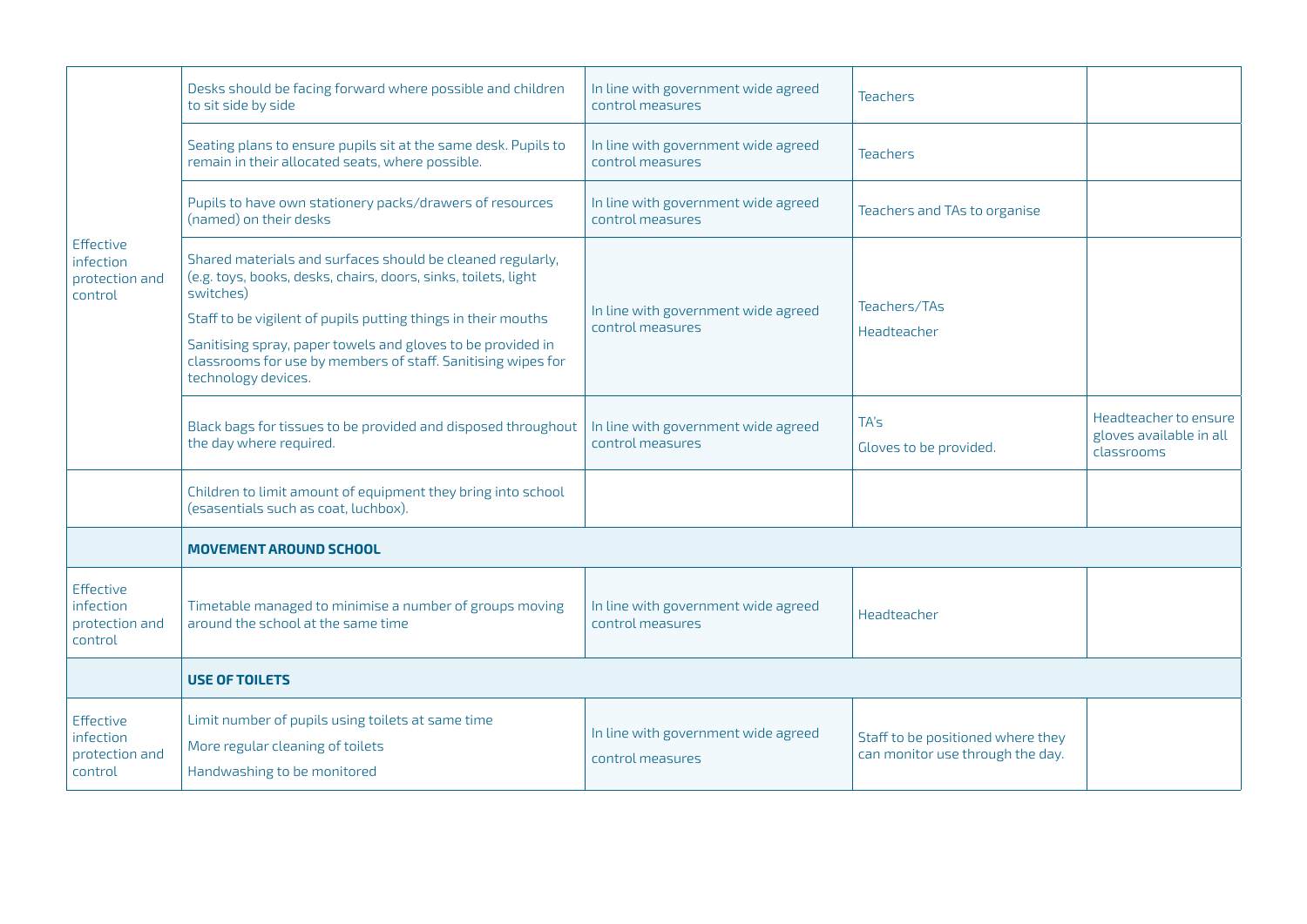|                                                     | <b>SHARED SPACES: Halls / staff rooms</b>                                                                                                   |                                                         |             |                                                    |
|-----------------------------------------------------|---------------------------------------------------------------------------------------------------------------------------------------------|---------------------------------------------------------|-------------|----------------------------------------------------|
| Effective<br>infection<br>protection and<br>control | Use of staff rooms to be limited to avoid large groups of<br>people coming together.                                                        | In line with government wide agreed<br>control measures | Headteacher |                                                    |
|                                                     | No whole school assemblies; to be held in classrooms or one<br>group at a time in the hall                                                  | In line with government wide agreed<br>control measures | Headteacher |                                                    |
|                                                     | Whole staff meetings to be held remotely or in spaces large<br>enough to maintain safe distance                                             | In line with government wide agreed<br>control measures |             |                                                    |
|                                                     | Board of trustees meetings to be held remotely until further<br>notice.                                                                     | In line with government wide agreed<br>control measures |             |                                                    |
|                                                     | <b>FIRST AID ARRANGEMENTS/INTIMATE CARE</b>                                                                                                 |                                                         |             |                                                    |
| Contact with<br>persons<br>suffering from           | Employees providing intimate care or first aid to pupils will not<br>be expected to maintain 2m distance. The following measures<br>will be | In line with government wide agreed<br>control measures | All staff   | Personal protective<br>equipment (PPE<br>Provided. |
| coronavirus                                         | adopted:                                                                                                                                    |                                                         |             |                                                    |
|                                                     | washing hands or using hand sanitiser, before and after<br>treating injured person or carrying out intimate care<br>(changing nappies etc)  |                                                         |             |                                                    |
|                                                     | PPE to be worn if routine care of a child already involves<br>PPE, i.e. wear gloves and apron                                               |                                                         |             |                                                    |
|                                                     | wear gloves or cover hands when dealing with open<br>wounds:                                                                                |                                                         |             |                                                    |
|                                                     | dispose of all waste safely (in line with normal<br>procedures)                                                                             |                                                         |             |                                                    |
|                                                     | Normal first aid procedures to be followed.                                                                                                 |                                                         |             |                                                    |